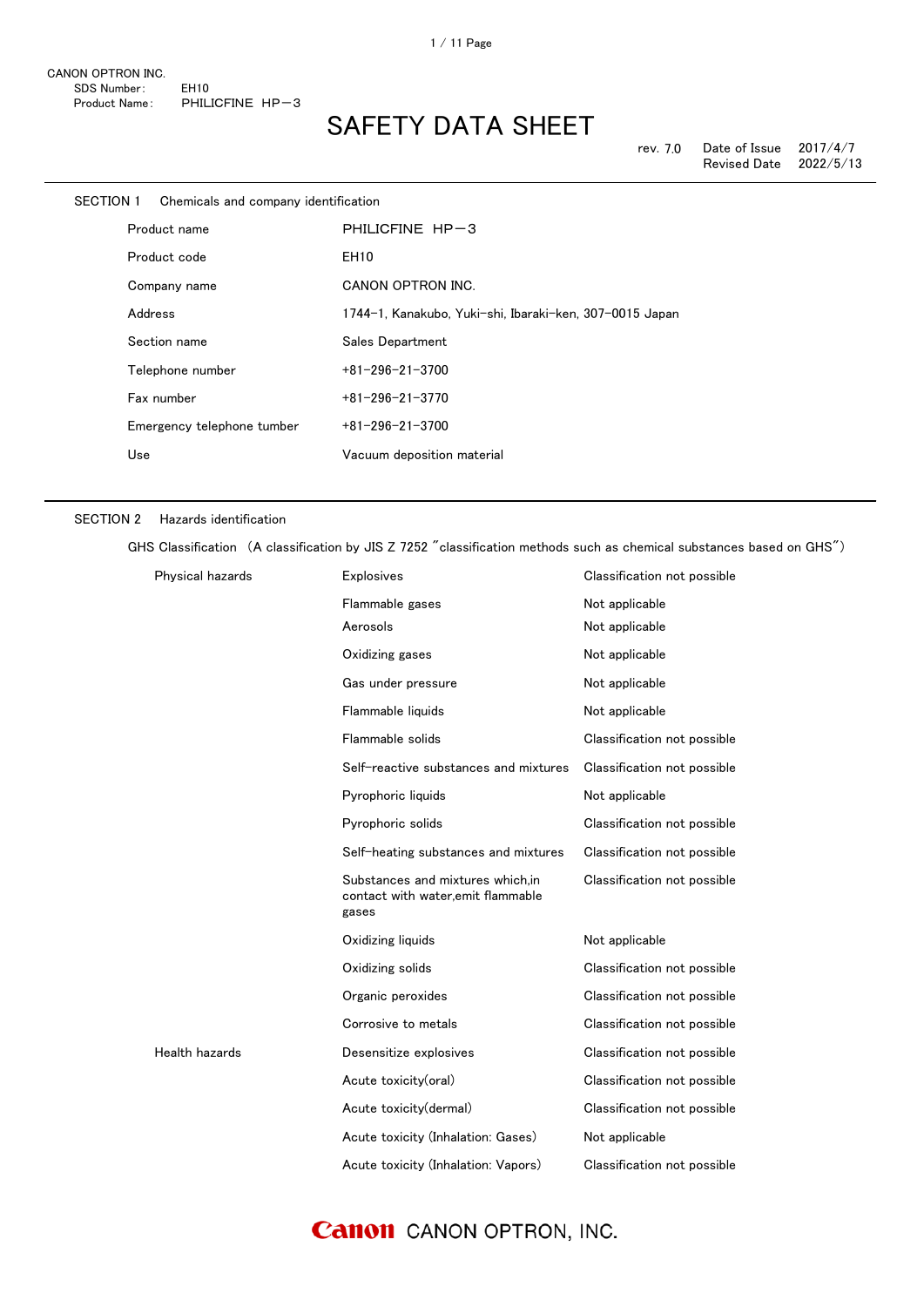rev. 7.0 Date of Issue 2017/4/7 Revised Date

|                       | Acute toxicity (Inhalation: Dusts and<br>mists)            | Classification not possible |
|-----------------------|------------------------------------------------------------|-----------------------------|
|                       | Skin corrosion/irritation                                  | Classification not possible |
|                       | Serious eye damage/eye irritation                          | Classification not possible |
|                       | Respiratory sensitization                                  | Classification not possible |
|                       | Skin sensitization                                         | Classification not possible |
|                       | Germ cell mutagenicity                                     | Classification not possible |
|                       | Carcinogenicity                                            | Classification not possible |
|                       | Reproductive toxicity                                      | Classification not possible |
|                       | Reproductive toxicity, effects on or via<br>lactation      | Classification not possible |
|                       | Specific target organ toxicity (single<br>exposure)        | Category 2                  |
|                       | Specific target organ toxicity(repeated<br>exposure)       | Category 1                  |
|                       | Aspiration hazard                                          | Classification not possible |
| Environmental hazards | Hazardous to the aquatic environment<br>Short-term(acute)  | Classification not possible |
|                       | Hazardous to the aquatic environment<br>Long-term(chronic) | Classification not possible |
|                       | Hazardous to the ozone layer                               | Classification not possible |
|                       |                                                            |                             |

Label elements

hazard Pictograms **Health Hazard** 



Signal word **Danger** 

Dangerous goods hazard information

Precautionary statements

May cause damage to organs Lungs. Causes damage to organs through prolonged or repeated exposure Lungs.

【Safety measures】 Do not breathe dust/fume/gas/mist/vapours/spray. Wash hands thoroughly after handling. Do not eat, drink or smoke when using this product.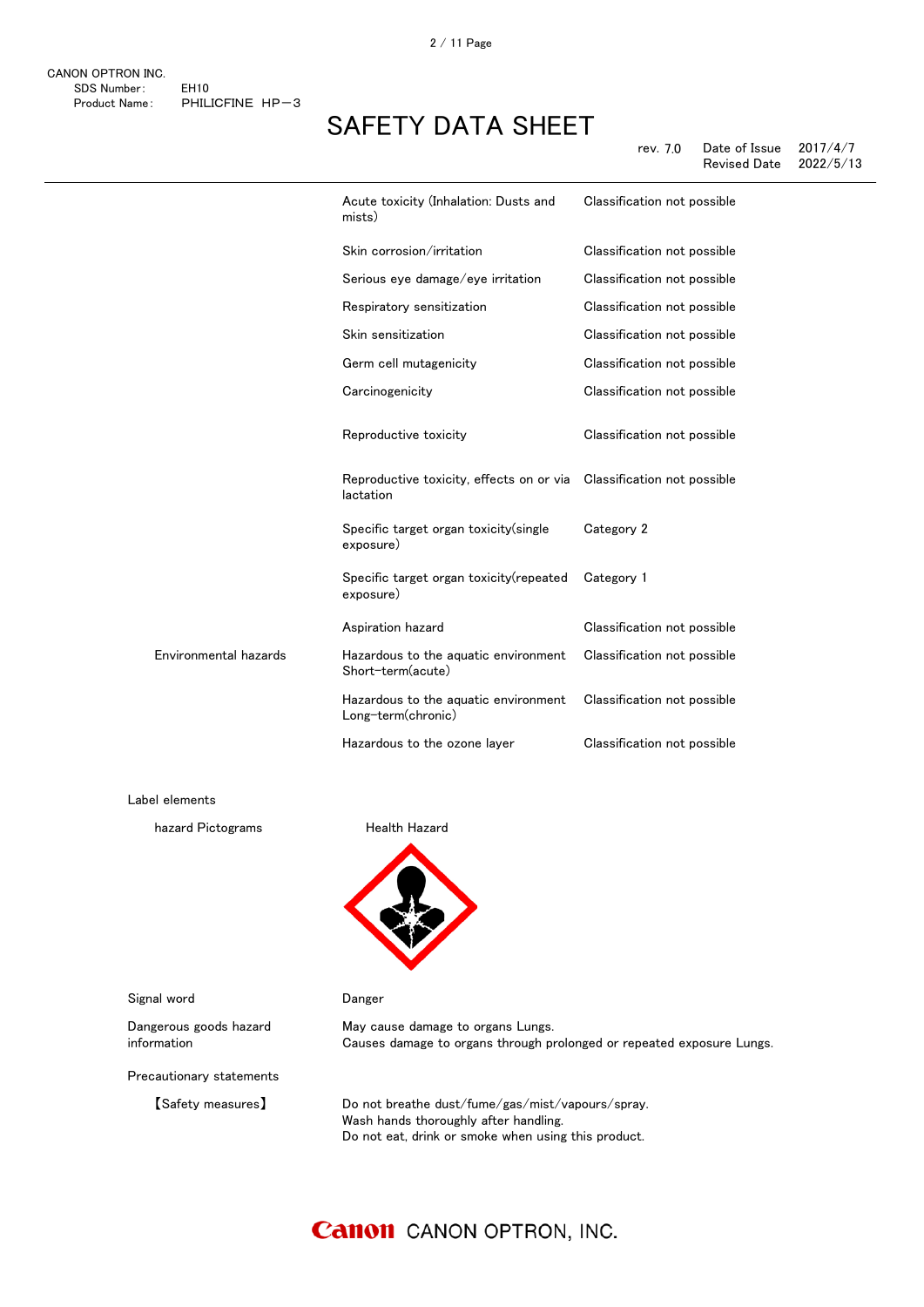| rev. 7.0 | Date of Issue | 2017/4/7  |
|----------|---------------|-----------|
|          | Revised Date  | 2022/5/13 |

| $[First$ aid measures $]$ | If exposed or concerned: Call poison center or doctor/physician.<br>Get medical advice/attention if you feel unwell.<br>Specific treatment. |
|---------------------------|---------------------------------------------------------------------------------------------------------------------------------------------|
| [Storage]                 | Store locked up.                                                                                                                            |
| [Disposal]                | Dispose of contents/container in accordance with national regulations.                                                                      |
| <b>【Other hazards】</b>    |                                                                                                                                             |

### SECTION 3 Composition/information on ingredients

|                  | Substance/Mixture                                              | Mixture                                                                                                                                                                                                             |                     |
|------------------|----------------------------------------------------------------|---------------------------------------------------------------------------------------------------------------------------------------------------------------------------------------------------------------------|---------------------|
|                  | Chemical name                                                  | Hydroxylapatite                                                                                                                                                                                                     | Cerium oxide        |
|                  | Chemical formula                                               | Ca5(PO4)3(OH)                                                                                                                                                                                                       | <i>CeO2</i>         |
|                  | Concentration or concentration<br>range                        | Ca5(PO4)3(OH): 75-85<br>$CeO2:15-25$                                                                                                                                                                                |                     |
|                  | CAS No.                                                        | $1306 - 06 - 5$                                                                                                                                                                                                     | $1306 - 38 - 3$     |
|                  | <b>TSCA Inventry</b>                                           | Hydroxylapatite (Ca5(OH)(PO4)3)                                                                                                                                                                                     | Cerium oxide (CeO2) |
|                  | EINECS number                                                  | $215 - 145 - 7$                                                                                                                                                                                                     | $215 - 150 - 4$     |
|                  | Radioactive information                                        | Radioactive substances are not used as the material. Therefore, there is no<br>reason that ionizing radiation would be generated.                                                                                   |                     |
| <b>SECTION 4</b> | First aid measures                                             |                                                                                                                                                                                                                     |                     |
|                  | Inhalation                                                     | Remove person to fresh air and keep comfortable for breathing.<br>Get medical advice/attention if you feel unwell.                                                                                                  |                     |
|                  | Skin contact                                                   | Take off immediately all contaminated clothing. Rinse affected areas with<br>water/shower.<br>IF ON SKIN: Wash with plenty of soap and water.<br>If skin irritation or rash occurs: : Get medical advice/attention. |                     |
|                  | Eye contact                                                    | Rinse cautiously with water for several minutes. Remove contact lenses, if<br>present and easy to do. Continue rising.<br>If eye irritation persists: Get medical advice/attention.                                 |                     |
|                  | Ingestion                                                      | Rinse mouth.<br>Get medical advice/attention.                                                                                                                                                                       |                     |
|                  | Most important symptoms and<br>effects, both acute and delayed | No data available                                                                                                                                                                                                   |                     |
|                  | Protection of first aiders                                     | Rescuers, wear suitable protective equipment as the situation demands.                                                                                                                                              |                     |
|                  | Special precautions for physicians<br>No data available        |                                                                                                                                                                                                                     |                     |
|                  |                                                                |                                                                                                                                                                                                                     |                     |

SECTION 5 Firefighting measures

Suitable extinguishing media This product itself is not flammable.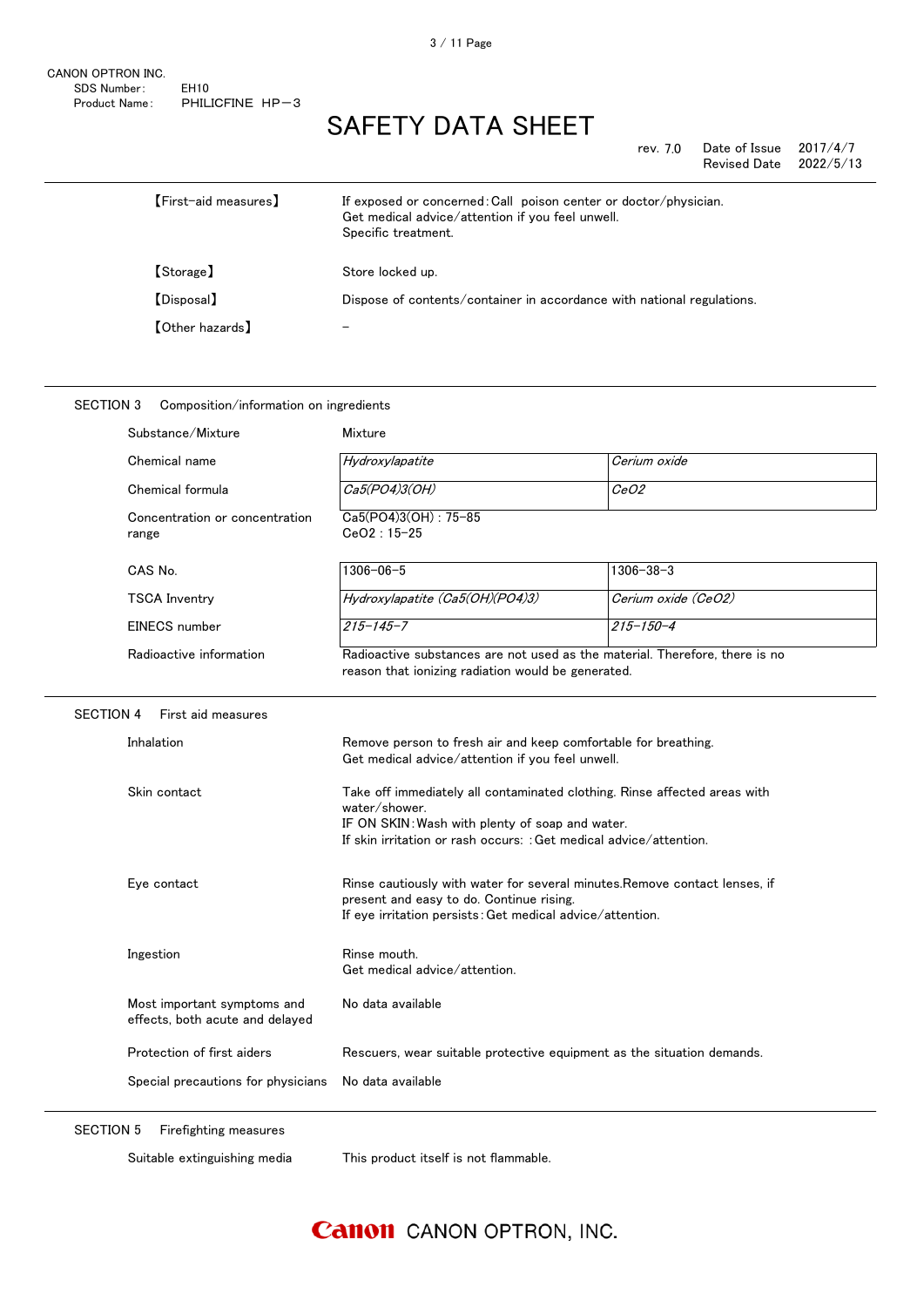rev. 7.0 Date of Issue 2017/4/7 Revised Date 2022/5/13

|                                                                            | Unsuitable extinguishing media                                  | No data available                                                                                                                                                                                                          |                   |
|----------------------------------------------------------------------------|-----------------------------------------------------------------|----------------------------------------------------------------------------------------------------------------------------------------------------------------------------------------------------------------------------|-------------------|
|                                                                            | Specific hazards                                                | No data available                                                                                                                                                                                                          |                   |
|                                                                            | Specific extinguishing methods                                  | In the case of a fire in the periphery, the portable container is quickly moved to a<br>safe place.                                                                                                                        |                   |
|                                                                            | Special protective equipment for<br>firefighters                | Wear suitable protective equipment (gloves, glasses and a mask) in fire-fighting.                                                                                                                                          |                   |
| <b>SECTION 6</b>                                                           | Accidental release measures                                     |                                                                                                                                                                                                                            |                   |
| Personal precautions, protective<br>equipment, and emergency<br>procedures |                                                                 | Protection equipment (specified as those in which the properties of the product<br>are suitable) worn during operation so that airborne droplets, etc., do not adhere<br>to the skin and dusts and gases are not absorbed. |                   |
|                                                                            | Environmental precautions                                       | The leakage may not directly flow into rivers or sewage.                                                                                                                                                                   |                   |
|                                                                            | Methods and material for<br>containment and cleaning up         | The leaked material is scooped up, or swept up and gathered to be recovered in<br>a paper bag or a drum.<br>After recovery, a small amount of the residue is absorbed in sediment, sawdust,<br>etc.                        |                   |
|                                                                            | Secondary disaster prevention<br>measures                       | No data available                                                                                                                                                                                                          |                   |
| <b>SECTION 7</b>                                                           | Handling and storage                                            |                                                                                                                                                                                                                            |                   |
|                                                                            | Precautions for safe handling                                   |                                                                                                                                                                                                                            |                   |
|                                                                            | Technical measures                                              | Take measures for equipment as described in "8. Exposure controls/personal<br>protection" and wear protective equipment.                                                                                                   |                   |
|                                                                            | Safety handling precautions                                     | Handling work must be practiced in a room where there is a local or total<br>ventilation facility.                                                                                                                         |                   |
|                                                                            | Avoidance of contact                                            | Refer to "10. Stability and reactivity."                                                                                                                                                                                   |                   |
|                                                                            | Hygiene measures                                                | Wash hands thoroughly after handling.<br>Do not eat, drink or smoke when using this product.                                                                                                                               |                   |
|                                                                            | Conditions for safe storage,<br>including any incompatibilities |                                                                                                                                                                                                                            |                   |
|                                                                            | Safe storage conditions                                         | Store locked up.                                                                                                                                                                                                           |                   |
|                                                                            | Safety packaging material                                       | No data available                                                                                                                                                                                                          |                   |
| <b>SECTION 8</b>                                                           | Exposure controls/personal protection                           |                                                                                                                                                                                                                            |                   |
|                                                                            |                                                                 | Ca5(PO4)3(OH)                                                                                                                                                                                                              | CeO2              |
|                                                                            | Permissible concentration                                       |                                                                                                                                                                                                                            |                   |
|                                                                            | <b>ACGIH</b>                                                    | No data available                                                                                                                                                                                                          | No data available |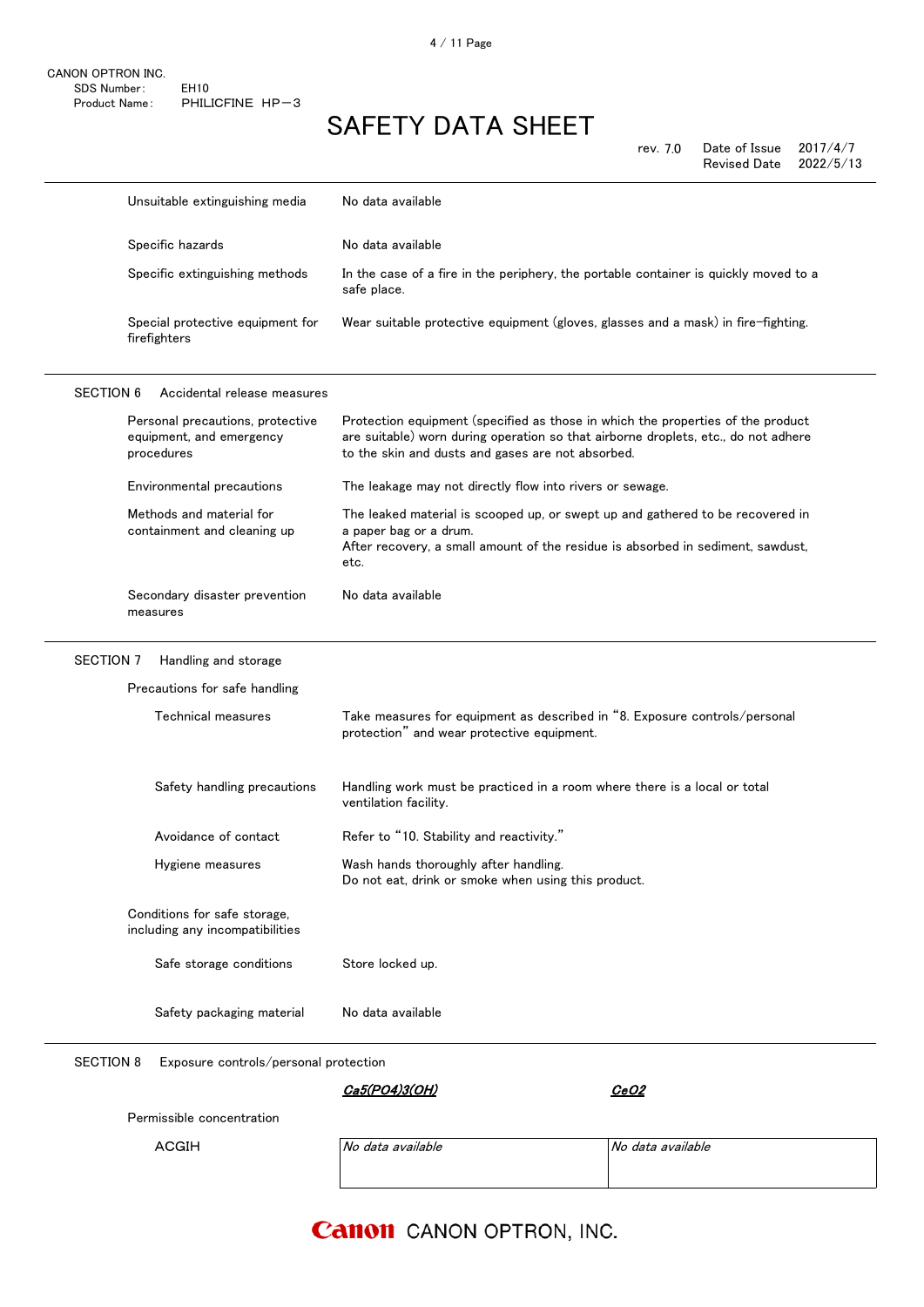| rev. 7.0 | Date of Issue       | 2017/4/7  |
|----------|---------------------|-----------|
|          | <b>Revised Date</b> | 2022/5/13 |

| Appropriate engineering controls                                            | Use sealed devices, equipment, or a local exhaust ventilation as much as<br>possible. |
|-----------------------------------------------------------------------------|---------------------------------------------------------------------------------------|
| Individual protection measures,<br>such as personal protective<br>equipment |                                                                                       |
| Respiratory protection                                                      | Dustproof mask                                                                        |
| Hand protection                                                             | Protective gloves                                                                     |
| Eye/face protection                                                         | Dust-proof glasses                                                                    |
| Skin protection                                                             | Protective clothing                                                                   |

### SECTION 9 Physical and chemical properties

| Appearance |
|------------|
|------------|

| Physical state | Solid    |
|----------------|----------|
| Form           | Granular |
| Colour         | White    |
| Odour          | None     |

| <u>Ca5(PO4)3(OH)</u> | CeO2                      |
|----------------------|---------------------------|
| $1614^{\circ}C$      | $2480^{\circ}$ C          |
| No data available    | $3730^{\circ}C$           |
| No data available    | No data available         |
| No data available    | No data available         |
| No data available    | No data available         |
| No data available    | No data available         |
| No data available    | No data available         |
| No data available    | No data available         |
| No data available    | No data available         |
|                      |                           |
| Insoluble            | <b>Insoluble</b>          |
| Soluble in acid      | And insoluble in solvents |
| No data available    | No data available         |
| No data available    | No data available         |
|                      |                           |

Density and/or relative density 3.16 3.16

(Density) \*1.09 as PHILICFINE HP-3 (bulk density in granular state)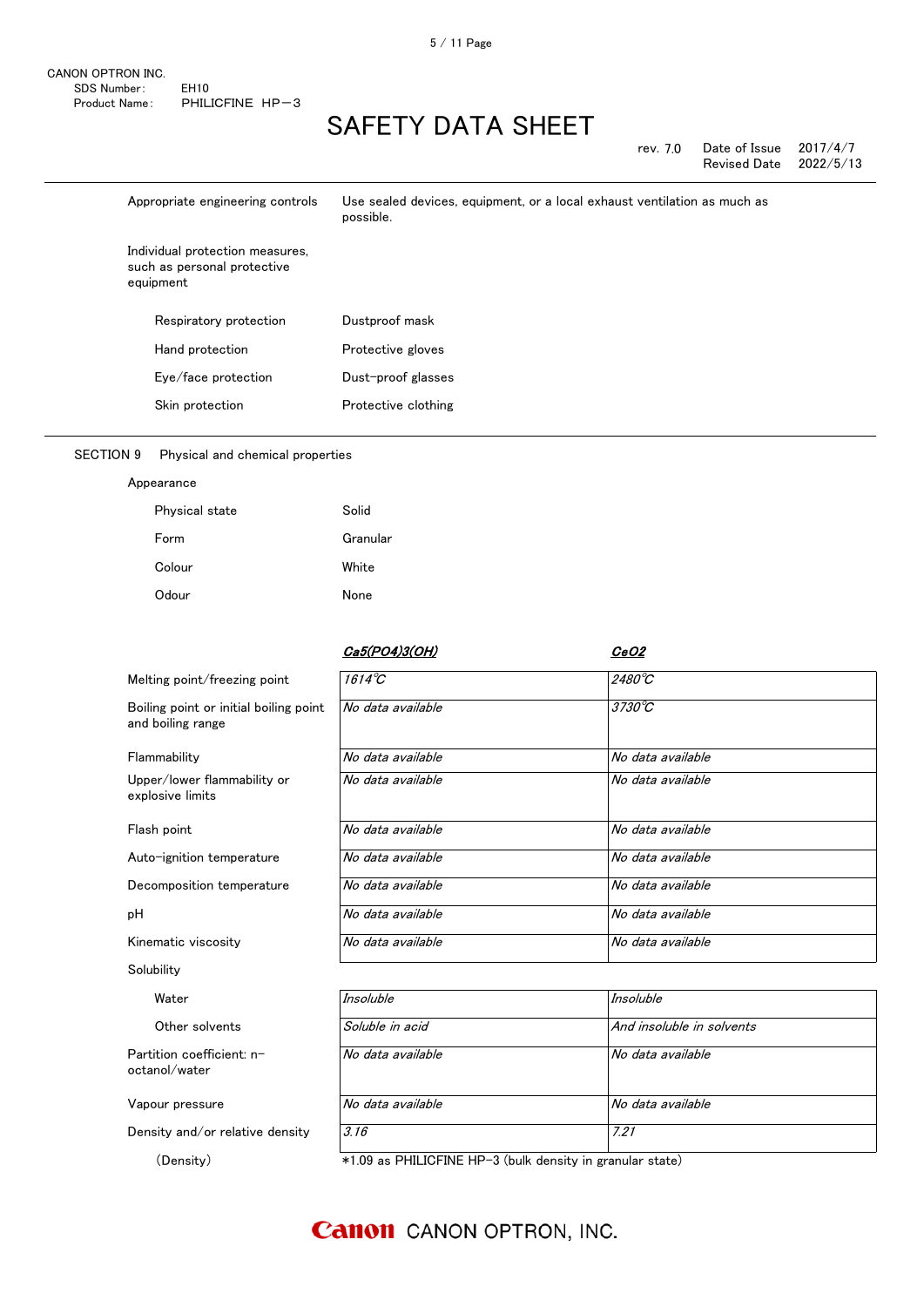rev. 7.0 Date of Issue 2017/4/7 Revised Date 2022/5/13

| Relative vapor density   | No data available | No data available |
|--------------------------|-------------------|-------------------|
| Particle characteristics | No data available | No data available |
| Other information        | No data available | No data available |

SECTION 10 Stability and reactivity

SECTION 11 Toxicological information

|                                    | Ca5(PO4)3(OH)                                           | <i>CeO2</i>                                                                                                                                                                        |
|------------------------------------|---------------------------------------------------------|------------------------------------------------------------------------------------------------------------------------------------------------------------------------------------|
| Reactivity                         | No data available                                       | No data available                                                                                                                                                                  |
| Chemical stability                 | Stable under normal handling and storage<br>conditions. | lt is considered stable.                                                                                                                                                           |
| Possibility of hazardous reactions | No data available                                       | Do not react in the storage conditions and<br>normal handling.<br>It will generate NOx gas in the reaction of<br>chlorine gas, and nitric acid reaction with<br>hydrochloric acid. |
| Conditions to avoid                | No data available                                       | High-temperature and humidity                                                                                                                                                      |
| Incompatible materials             | No data available                                       | Carbon dioxide, acid                                                                                                                                                               |
| Hazardous decomposition products   | Hydrogen phosphide, phosphorus oxide                    | Acid mist is generated upon dissolution of<br>the acid.                                                                                                                            |

|                                                 | Ca5(PO4)3(OH)     | <i>CeO2</i>                                                                                                                                                                                                                                                                                                                                                                                                                                   |
|-------------------------------------------------|-------------------|-----------------------------------------------------------------------------------------------------------------------------------------------------------------------------------------------------------------------------------------------------------------------------------------------------------------------------------------------------------------------------------------------------------------------------------------------|
| Acute toxicity(oral)                            | No data available | Rat LD50 value: $>$ 5000 mg / kg bw (IUCLID<br>(2000)                                                                                                                                                                                                                                                                                                                                                                                         |
| Acute toxicity (dermal)                         | No data available | Based on the result that administration of<br>2000 mg/kg bw to rats caused no mortality,<br>and LD50 value was $>$ 2000 mg/kg bw<br>(IUCLID (2000)), the substance was<br>classified as "Not classified"                                                                                                                                                                                                                                      |
| Acute toxicity (Inhalation: Gases)              | No data available | Solid (GHS definition)                                                                                                                                                                                                                                                                                                                                                                                                                        |
| Acute toxicity (Inhalation:<br>Vapours)         | No data available | No data available                                                                                                                                                                                                                                                                                                                                                                                                                             |
| Acute toxicity (Inhalation: Dusts<br>and mists) | No data available | Based on the rat LC50 value of 5.05 mg/L<br>(OECD TG 403) (IUCLID (2000)), the<br>substance was classified as "Not classified"<br>in the JIS classification (corresponding to<br>Category 5 in the UN-GHS classification).<br>According to the description that the test<br>particles which was less than 3 micrometer<br>in particle diameter were account for 85.4%<br>(IUCLID (2000)), the criterion values for<br>dust/mist were adopted. |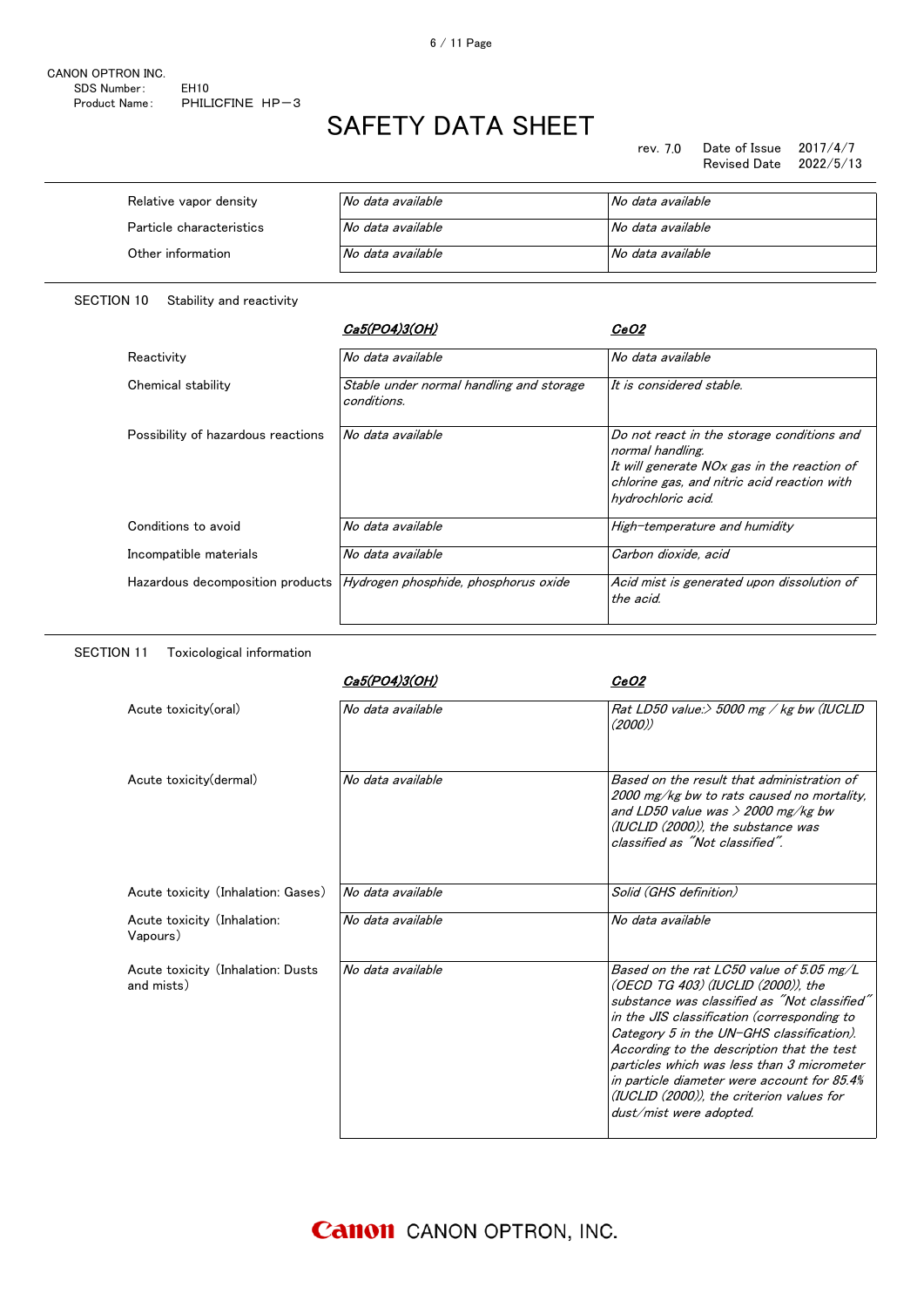7 / 11 Page

CANON OPTRON INC. SDS Number: EH10 Product Name: PHILICFINE HP-3

# SAFETY DATA SHEET

#### rev. 7.0 Date of Issue 2017/4/7 Revised Date 2022/5/13

| Skin corrosion/irritation         | May irritate the skin.        | In the rabbit test (OECD TG404), application<br>of 0.5 g of test substance caused no<br>irritation (IUCLID (2000)). In another rabbit<br>test, the primary skin irritation index value<br>was 0.0 and it was concluded that the<br>substance was not irritating (IUCLID (2000)).<br>Based on the information, the substance<br>was classified as "Not classified".                                                                                                                 |
|-----------------------------------|-------------------------------|------------------------------------------------------------------------------------------------------------------------------------------------------------------------------------------------------------------------------------------------------------------------------------------------------------------------------------------------------------------------------------------------------------------------------------------------------------------------------------|
| Serious eye damage/irritation     | May irritate the eye.         | In the rabbit test (OECD TG405), instillation<br>of 0.1 g of test substance to eye resulted in<br>non-irritating (IUCLID (2000)). In another<br>rabbit test, slightly irritating was reported<br>(IUCLID (2000)). Based on the information,<br>the substance was classified as "Not<br>classified".                                                                                                                                                                                |
| Respiratory or skin sensitization | May irritate the Respiratory. | In the maximization test using guinea pigs<br>(OECD TG406), no reaction of sensitization<br>was observed after elicitation, and<br>concluded as a non-sensitizer (IUCLID<br>(2000)). However, since it was the "List 2"<br>information source designated in the GHS<br>classification guidance for the Japanese<br>government, the substance was classified as<br>"Classification not possible".                                                                                   |
| Germ cell mutagenicity            | No data available             | The substance was classified as<br>"Classification not possible" due to the<br>negative results in the micronucleus test<br>(OECD TG474) using bone marrow cells of<br>mice orally administered (in vivo<br>mutagenicity test in somatic cells) (IUCLID<br>(2000)). As relevant information, as for in<br>vitro study, negative results in the Ames<br>test were reported (Initial Environmental<br>Risk Assessment of Chemicals (Ministry of<br>the Environment), vol. 8 (2010)). |
| Carcinogenicity                   | No data available             | No data were available. As relevant<br>information, the US EPA reports that the<br>data of this substance are insufficient to<br>evaluate the possibility of carcinogenicity in<br>humans under the carcinogenicity risk<br>assessment guidelines (IRIS (2009) Tox<br>Review).                                                                                                                                                                                                     |
| Reproductive toxicity             | No data available             | No data available                                                                                                                                                                                                                                                                                                                                                                                                                                                                  |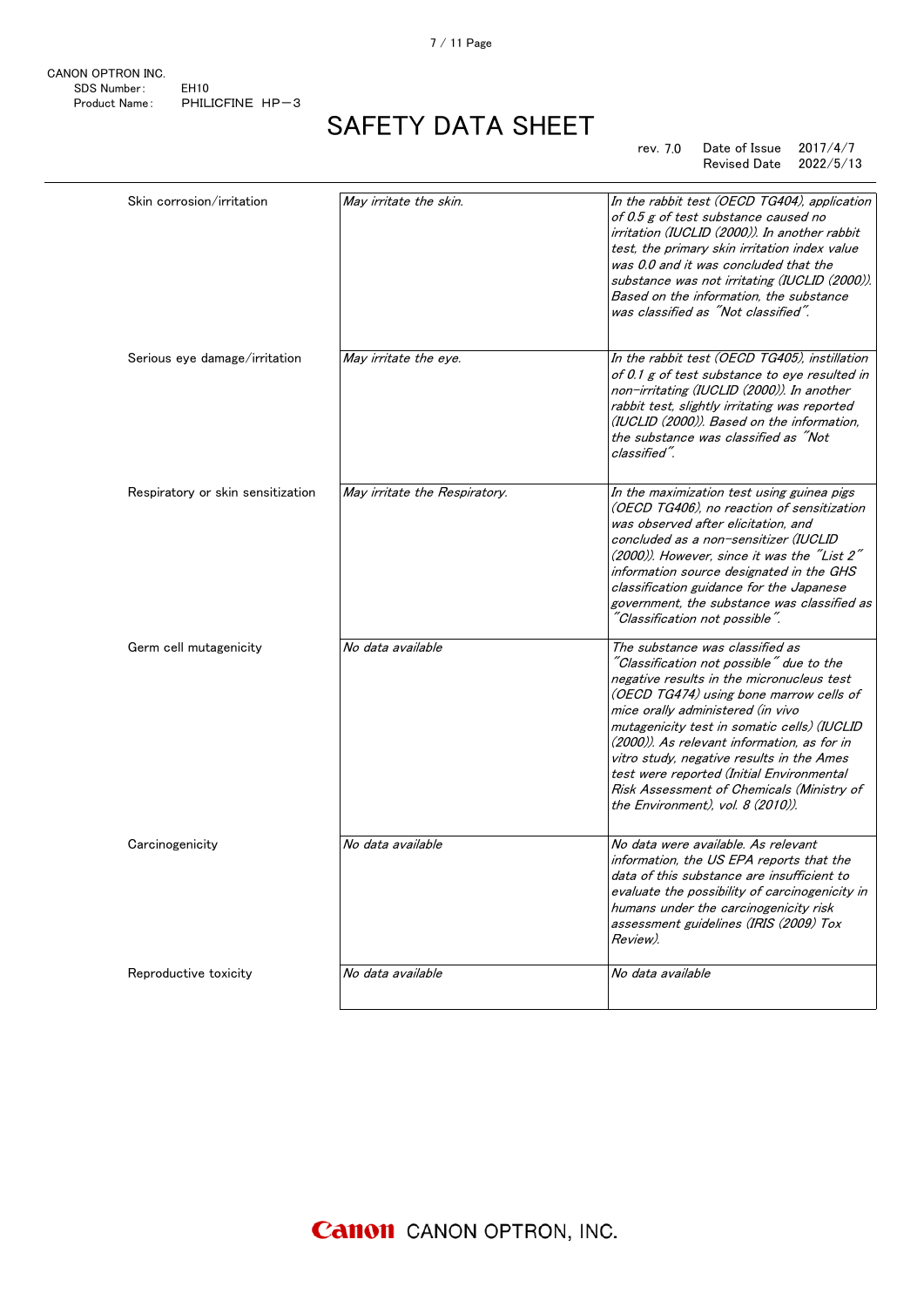CANON OPTRON INC. SDS Number: EH10 Product Name: PHILICFINE HP-3

# SAFETY DATA SHEET

rev. 7.0 Date of Issue 2017/4/7 Revised Date 2022/5/13

| Specific target organ toxicity (single No data available | In the acute inhalation study in rats exposed   |
|----------------------------------------------------------|-------------------------------------------------|
| to dust for 4 hours at the range of                      | respiration and ruffled fur were noted in two   |
| exposure)                                                | of ten animals, and the lungs of all animals    |
| concentrations from 4.12 to 5.98 mg/L                    | whitish foci (IUCLID (2000)). Based on these    |
| (OECD TG 433, GLP-compliant), labored                    | the substance was classified as Category 2      |
| were incompletely collapsed with diffuse                 | (lung). In addition, in the acute oral toxicity |
| findings observed in the concentration                   | study in rats administered up to 5000 mg/kg     |
| corresponding nearly to the upper limit                  | bw, no mortality was recorded, body weight      |
| within Category 2 of the guidance values.                | gain was normal, and no abnormalities were      |
|                                                          | observed at necropsy (IUCLID (2000)).           |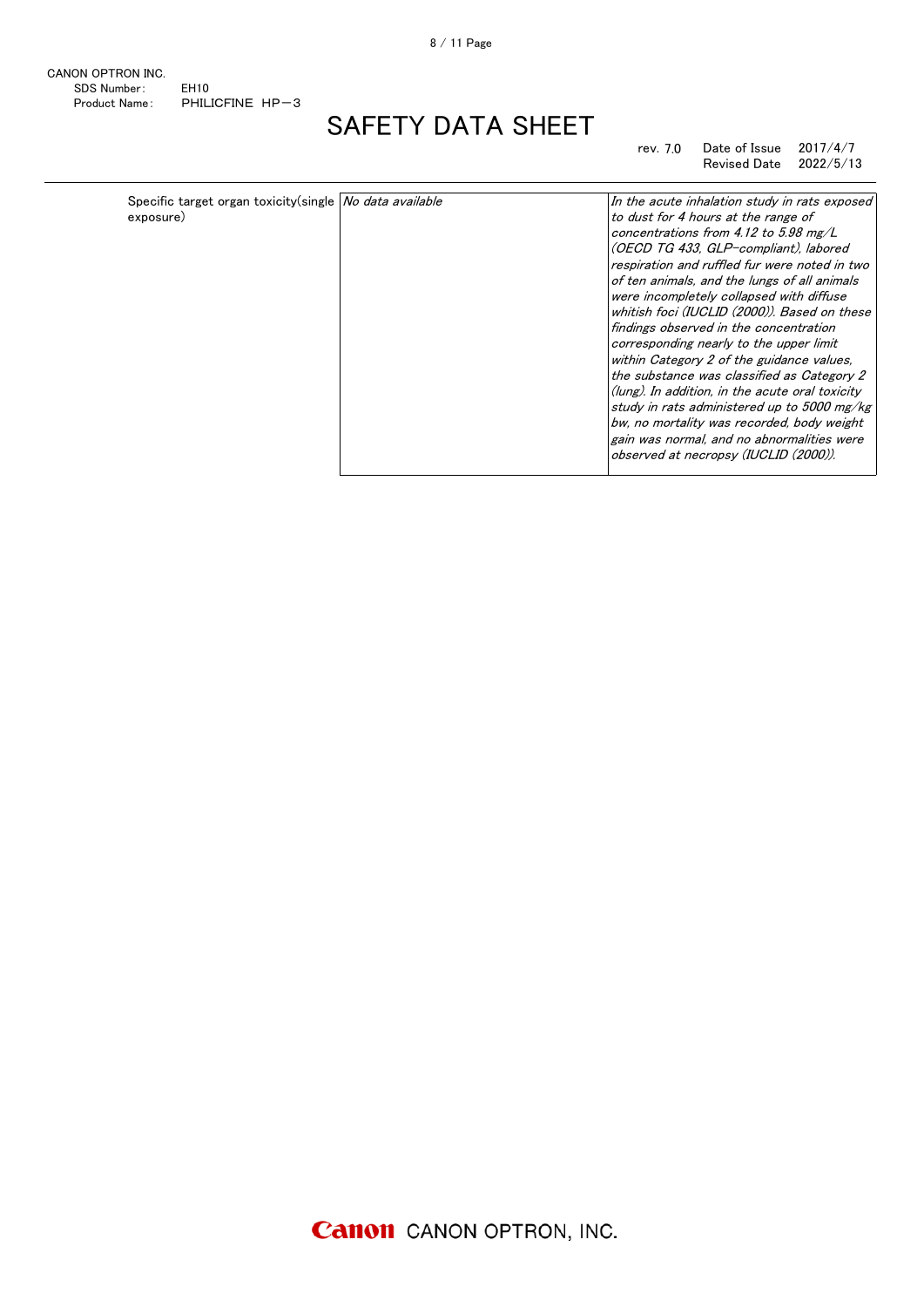CANON OPTRON INC. SDS Number: EH10 Product Name: PHILICFINE HP-3

# SAFETY DATA SHEET

#### rev. 7.0 Date of Issue 2017/4/7 Revised Date 2022/5/13

| Specific target organ<br>toxicity(repeated exposure) | No data available | In the lungs of the workers exposed for<br>many years to the fumes of rare-earth<br>elements such as cerium, accumulation of<br>rare-earth elements was observed, and lung<br>lesions such as granuloma, emphysema, or<br>interstitial fibrosis and decrease of<br>pulmonary breathing capacity were reported<br>(Initial Environment Risk Assessment of<br>Chemicals (Ministry of Environment), vol. 8<br>(2010)). Many reports were published<br>describing long-term residue of rare earth<br>elements in lung and numerous cases of<br>workers who developed adverse lung effects<br>associated with cerium oxide as follows. In<br>the case of the 58-year-old worker who<br>came to hospital complaining of dyspnea at<br>least 15 years after exposures to cerium<br>oxide polishing agents, slight pleural<br>thickening, and pulmonary obstruction were<br>noted. He was diagnosed by<br>histopathological examination as chronic<br>pachypleuritis (Initial Environment Risk<br>Assessment of Chemicals (Ministry of<br>Environment), vol. 8 (2010)). In the case of<br>68-year-old man who was engaged in the<br>abrasive operation of the optical lens for 35<br>years, rare earth pneumoconiosis associated<br>with cerium oxide exposure was identified<br>after 13 years of separation of work<br>(PATTY, 5th (2001)). On the other hand, in<br>the 13-week repeated inhalation study in<br>rats exposed to dust, enlargement and<br>discoloration of diaphragm in approximately<br>half of the animals, changes of bronchial<br>lymph nodes in all animals were found at 5<br>$mg/m$ or higher, and discoloration of the<br>lungs in all animals at 51 mg/m° or higher at<br>necropsy. Histopathologically, lymphoid<br>hyperplasia and pigmentation in the<br>bronchial lymph nodes, and pigmentation in<br>the lung were noted at 5 mg/ $m$ or higher in<br>both sexes, and alveolar epithelial<br>hyperplasia in the lungs and metaplasia and<br>pigmentation in the larynx were noted at 51<br>$mg/m^3$ or higher in both sexes (Initial<br><b>Environment Risk Assessment of Chemicals</b><br>(Ministry of Environment), vol. 8 (2010)).<br>These effects were observed at doses |
|------------------------------------------------------|-------------------|-------------------------------------------------------------------------------------------------------------------------------------------------------------------------------------------------------------------------------------------------------------------------------------------------------------------------------------------------------------------------------------------------------------------------------------------------------------------------------------------------------------------------------------------------------------------------------------------------------------------------------------------------------------------------------------------------------------------------------------------------------------------------------------------------------------------------------------------------------------------------------------------------------------------------------------------------------------------------------------------------------------------------------------------------------------------------------------------------------------------------------------------------------------------------------------------------------------------------------------------------------------------------------------------------------------------------------------------------------------------------------------------------------------------------------------------------------------------------------------------------------------------------------------------------------------------------------------------------------------------------------------------------------------------------------------------------------------------------------------------------------------------------------------------------------------------------------------------------------------------------------------------------------------------------------------------------------------------------------------------------------------------------------------------------------------------------------------------------------------------------------------------------------------------------------------------------------|
|                                                      |                   |                                                                                                                                                                                                                                                                                                                                                                                                                                                                                                                                                                                                                                                                                                                                                                                                                                                                                                                                                                                                                                                                                                                                                                                                                                                                                                                                                                                                                                                                                                                                                                                                                                                                                                                                                                                                                                                                                                                                                                                                                                                                                                                                                                                                       |
|                                                      |                   | within Category 1 of the guidance values.<br>Based on the findings for both humans and<br>experimental animals, the substance was<br>classified as Category 1 (lung).                                                                                                                                                                                                                                                                                                                                                                                                                                                                                                                                                                                                                                                                                                                                                                                                                                                                                                                                                                                                                                                                                                                                                                                                                                                                                                                                                                                                                                                                                                                                                                                                                                                                                                                                                                                                                                                                                                                                                                                                                                 |
| Aspiration hazard                                    | No data available | No data available                                                                                                                                                                                                                                                                                                                                                                                                                                                                                                                                                                                                                                                                                                                                                                                                                                                                                                                                                                                                                                                                                                                                                                                                                                                                                                                                                                                                                                                                                                                                                                                                                                                                                                                                                                                                                                                                                                                                                                                                                                                                                                                                                                                     |
| Other information                                    | No data available |                                                                                                                                                                                                                                                                                                                                                                                                                                                                                                                                                                                                                                                                                                                                                                                                                                                                                                                                                                                                                                                                                                                                                                                                                                                                                                                                                                                                                                                                                                                                                                                                                                                                                                                                                                                                                                                                                                                                                                                                                                                                                                                                                                                                       |

SECTION 12 Ecological information

Ca5(PO4)3(OH) CeO2

Toxicity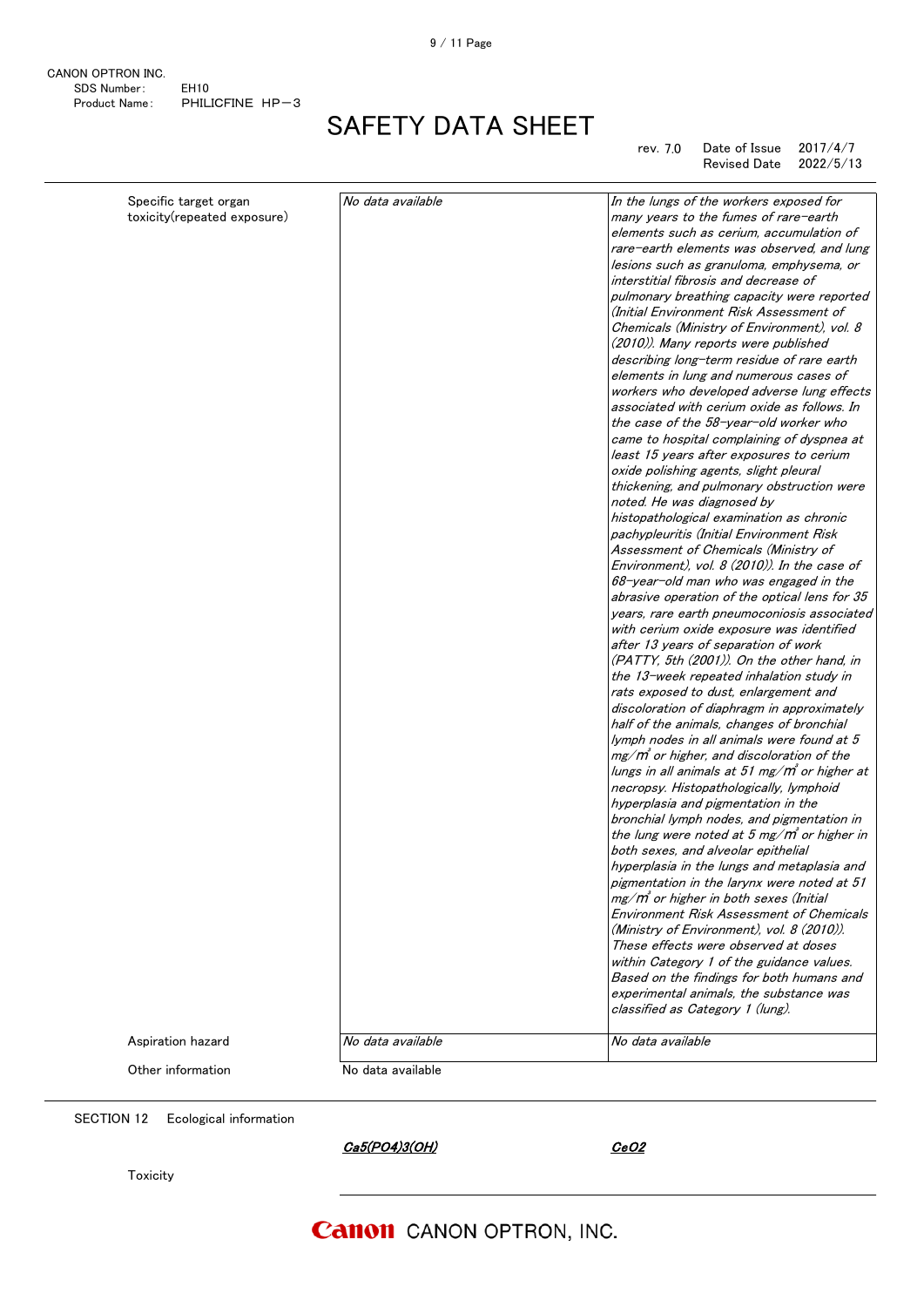| CANON OPTRON INC. |                   |  |
|-------------------|-------------------|--|
| SDS Number:       | FH <sub>10</sub>  |  |
| Product Name:     | PHILICFINE $HP-3$ |  |

rev. 7.0 Date of Issue 2017/4/7 Revised Date 2022/5/13

When transporting, protect from direct sunlight and take on cargo without breakage of container, corrosion and leakage. Do not transport with food and feedstuffs. Do not stack heavy good thereupon.

| Hazardous to the aquatic<br>environment Short-<br>term(acute)  | No data available                                                                                                                                                                                                             | No data available                                                              |
|----------------------------------------------------------------|-------------------------------------------------------------------------------------------------------------------------------------------------------------------------------------------------------------------------------|--------------------------------------------------------------------------------|
| Hazardous to the aquatic<br>environment Long-<br>term(chronic) | No data available                                                                                                                                                                                                             | No data available                                                              |
| Persistence and degradability                                  | No data available                                                                                                                                                                                                             | No data available                                                              |
| Bioaccumulative potential                                      | No data available                                                                                                                                                                                                             | No data available                                                              |
| Mobility in soil                                               | No data available                                                                                                                                                                                                             | No data available                                                              |
| Hazard to the ozone layer                                      | No data available                                                                                                                                                                                                             | This substance is not listed in Annexes to<br>the Montreal Protocol.           |
| Other adverse effects                                          | No data available                                                                                                                                                                                                             | No data available                                                              |
| SECTION 13<br>Disposal considerations                          |                                                                                                                                                                                                                               |                                                                                |
| Waste treatment methods                                        | prefectural governor.                                                                                                                                                                                                         | Process is contracted to industrial waste disposers who received approval of a |
| Contaminated container and<br>contaminated packaging           | The container is recycled after being cleaned, or is appropriately processed<br>according to the standards of related laws and regulations.<br>When disposing of empty containers, the contents should be completely removed. |                                                                                |
| <b>SECTION 14</b><br>Transport information                     |                                                                                                                                                                                                                               |                                                                                |
|                                                                | Ca5(PO4)3(OH)                                                                                                                                                                                                                 | CeO2                                                                           |
| International regulation                                       |                                                                                                                                                                                                                               |                                                                                |
| UN number                                                      | Not applicable                                                                                                                                                                                                                | Not applicable                                                                 |
| UN proper shipping name                                        | Not applicable                                                                                                                                                                                                                | Not applicable                                                                 |
| UN classification                                              | Not applicable                                                                                                                                                                                                                | Not applicable                                                                 |
| Transport hazard class                                         | Not applicable                                                                                                                                                                                                                | Not applicable                                                                 |
| Packing group                                                  | Not applicable                                                                                                                                                                                                                | Not applicable                                                                 |
| Hazardous to the aquatic<br>environment                        | No data available                                                                                                                                                                                                             | No data available                                                              |
| Maritime transport in bulk<br>according to IMO instruments     | No data available                                                                                                                                                                                                             | No data available                                                              |
| Japanese lows and regulations                                  | No data available                                                                                                                                                                                                             | No data available                                                              |
| Special precautions for users                                  | No data available                                                                                                                                                                                                             | Requires retention of yellow card when                                         |